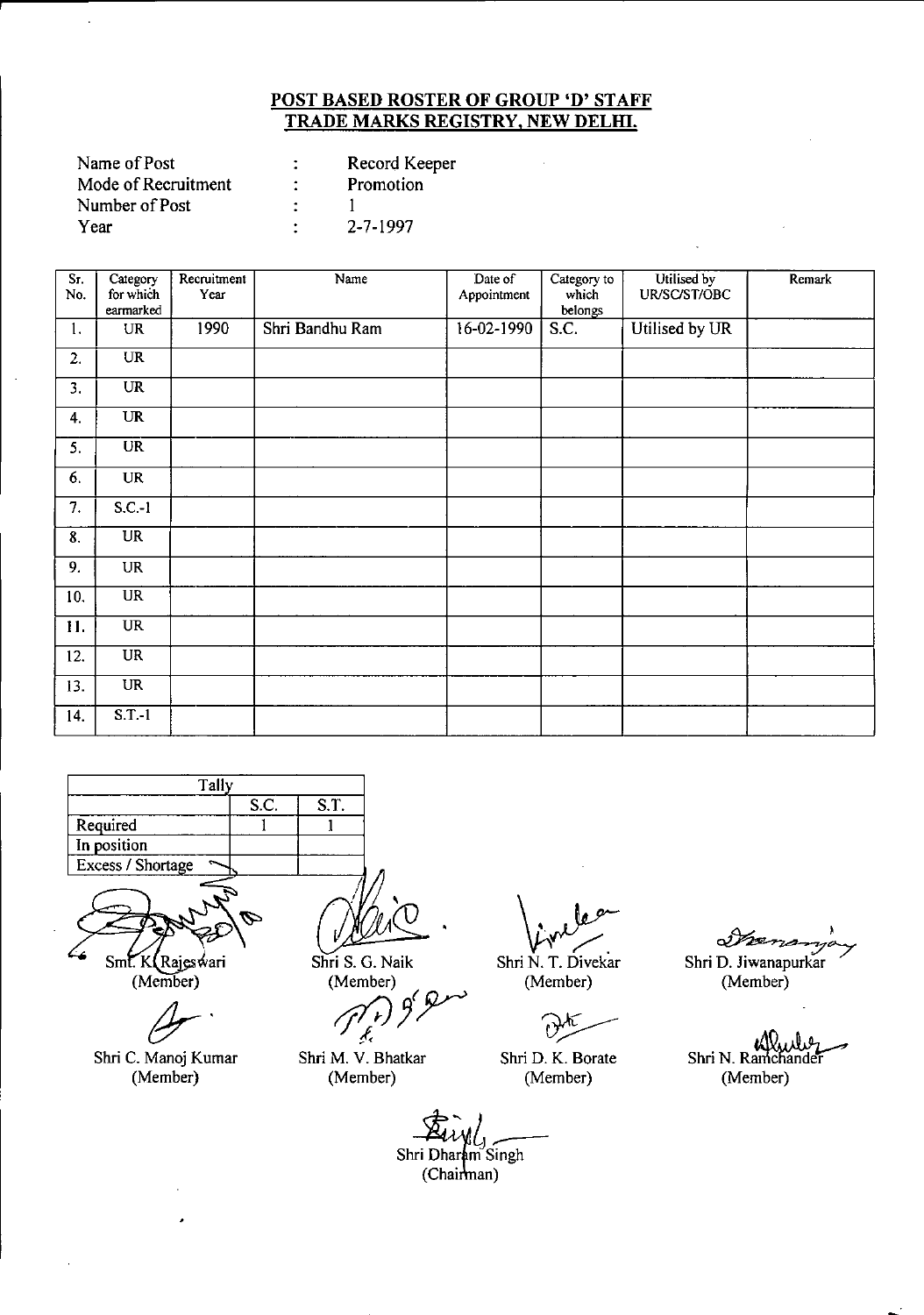| Name of Post        | Record Keeper    |
|---------------------|------------------|
| Mode of Recruitment | Promotion        |
| Number of Post      |                  |
| Year                | $31 - 12 - 1997$ |

| Sr.<br>No. | Category<br>for which | Recruitment<br>Year | Name            | Date of<br>Appointment | Category to<br>which | Utilised by<br>UR/SC/ST/OBC | Remark |
|------------|-----------------------|---------------------|-----------------|------------------------|----------------------|-----------------------------|--------|
|            | earmarked             |                     |                 |                        | belongs              |                             |        |
| 1.         | <b>UR</b>             | 1990                | Shri Bandhu Ram | $16-02-1990$           | S.C.                 | Utilised by UR              |        |
| 2.         | $\overline{UR}$       |                     |                 |                        |                      |                             |        |
| 3.         | <b>UR</b>             |                     |                 |                        |                      |                             |        |
| 4.         | <b>UR</b>             |                     |                 |                        |                      |                             |        |
| 5.         | <b>UR</b>             |                     |                 |                        |                      |                             |        |
| 6.         | <b>UR</b>             |                     |                 |                        |                      |                             |        |
| 7.         | $S.C.-1$              |                     |                 |                        |                      |                             |        |
| 8.         | <b>UR</b>             |                     | $\cdot$         |                        |                      |                             |        |
| 9.         | UR                    |                     |                 |                        |                      |                             |        |
| 10.        | <b>UR</b>             |                     |                 |                        |                      |                             |        |
| 11.        | <b>UR</b>             |                     |                 |                        |                      |                             |        |
| 12.        | <b>UR</b>             |                     |                 |                        |                      |                             |        |
| 13.        | <b>UR</b>             |                     |                 |                        |                      |                             |        |
| 14.        | $S.T.-1$              |                     |                 |                        |                      |                             |        |

| Tally             |  |  |  |  |  |
|-------------------|--|--|--|--|--|
| S.T.<br>S.C.      |  |  |  |  |  |
| Required          |  |  |  |  |  |
| In position       |  |  |  |  |  |
| Excess / Shortage |  |  |  |  |  |
|                   |  |  |  |  |  |

K. Rajeswari<br>(Member)

Shri C. Manoj Kumar (Member)

*n:* 

Shri S. G. Naik<br>
(Member)<br>
(*r*) 9 9 m -f.

Shri M. V. Bhatkar (Member)

Shri N. T. Divekar (Member)

v---

Shri D. K. Borate (Member)

Dría

Shri D. Jiwanapurkar (Member)

Shri N. Ramchander (Member)

 $\mathcal{A}$ J.

*~"l\_* Shri Dha**r**am Singh<br>Chairman)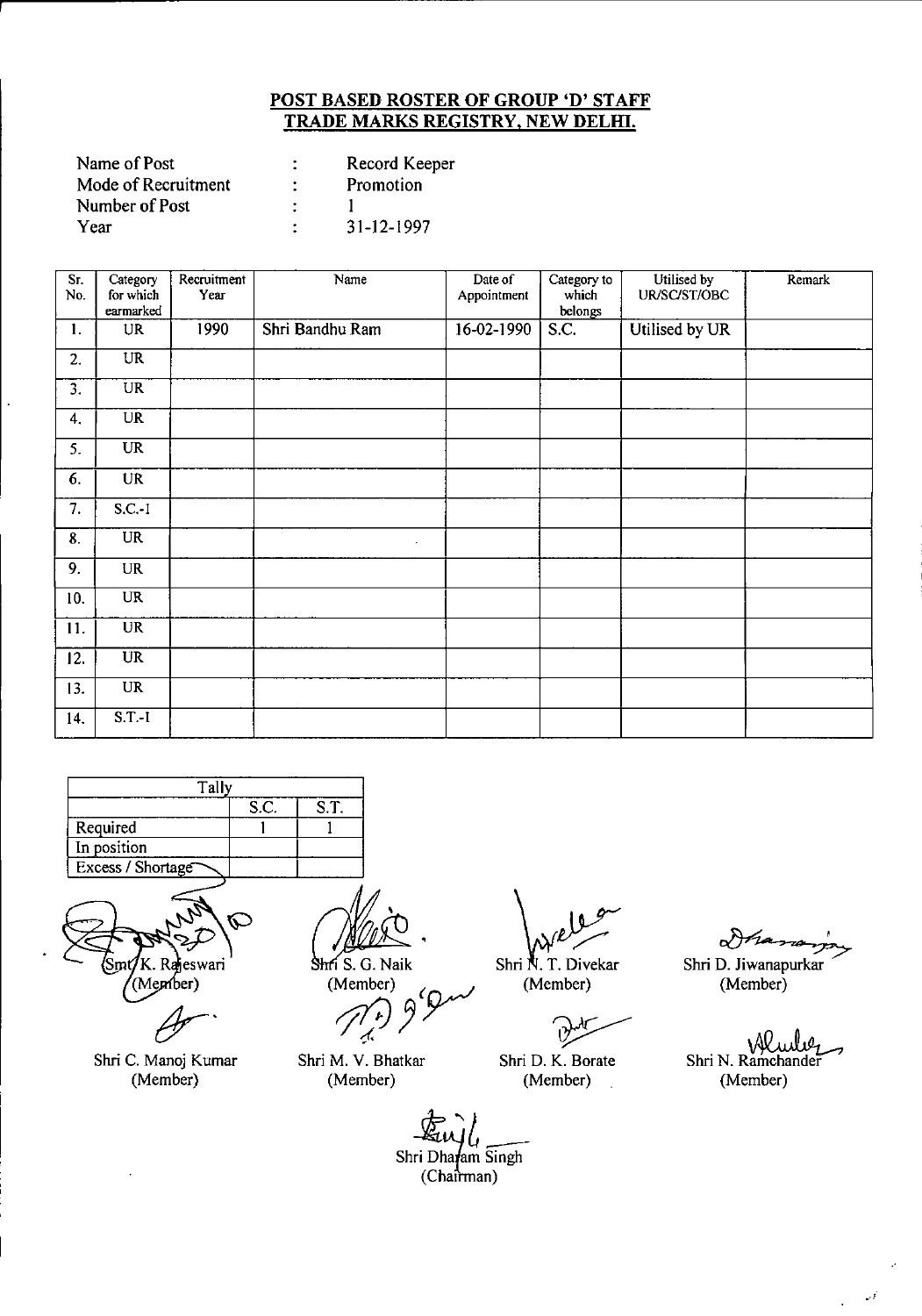| Name of Post        | Record Keeper |
|---------------------|---------------|
| Mode of Recruitment | Promotion     |
| Number of Post      |               |
| Year                | 31-12-1998    |

| $S_{\Gamma}$    | Category               | Recruitment | Name            | Date of      | Category to      | Utilised by    | Remark |
|-----------------|------------------------|-------------|-----------------|--------------|------------------|----------------|--------|
| No.             | for which<br>earmarked | Year        |                 | Appointment  | which<br>belongs | UR/SC/ST/OBC   |        |
|                 |                        |             |                 |              |                  |                |        |
| 1.              | UR                     | 1990        | Shri Bandhu Ram | $16-02-1990$ | S.C.             | Utilised by UR |        |
| 2.              | $\overline{UR}$        |             |                 |              |                  |                |        |
| 3.              | <b>UR</b>              |             |                 |              |                  |                |        |
| 4.              | <b>UR</b>              |             |                 |              |                  |                |        |
| 5.              | $\overline{\text{UR}}$ |             |                 |              |                  |                |        |
| 6.              | <b>UR</b>              |             |                 |              |                  |                |        |
| 7.              | $S.C.-1$               |             |                 |              |                  |                |        |
| 8.              | $\overline{UR}$        |             |                 |              |                  |                |        |
| 9.              | <b>UR</b>              |             |                 |              |                  |                |        |
| 10 <sub>1</sub> | UR                     |             |                 |              |                  |                |        |
| 11.             | <b>UR</b>              |             |                 |              |                  |                |        |
| 12.             | <b>UR</b>              |             |                 |              |                  |                |        |
| 13.             | <b>UR</b>              |             |                 |              |                  |                |        |
| 14.             | S.T.1                  |             |                 |              |                  |                |        |





Shri C. Manoj Kumar (Member)

Fi S. G. Naik Sh<br>(Member)<br> $\sqrt{r}$   $\theta$   $\theta$ !<br>!...

Shri M. V. Bhatkar (Member)

 $\sqrt{v^2}$ Shri N. T. Divekar

(Member)

Shri *D.* K. Borate (Member)

Ina-no Shri D. Jiwanapurkar.

(Member)

Shri N. Ramchander (Member)

First -

 $\frac{1}{2}$ <br>hri  $\Gamma$ (Chairman)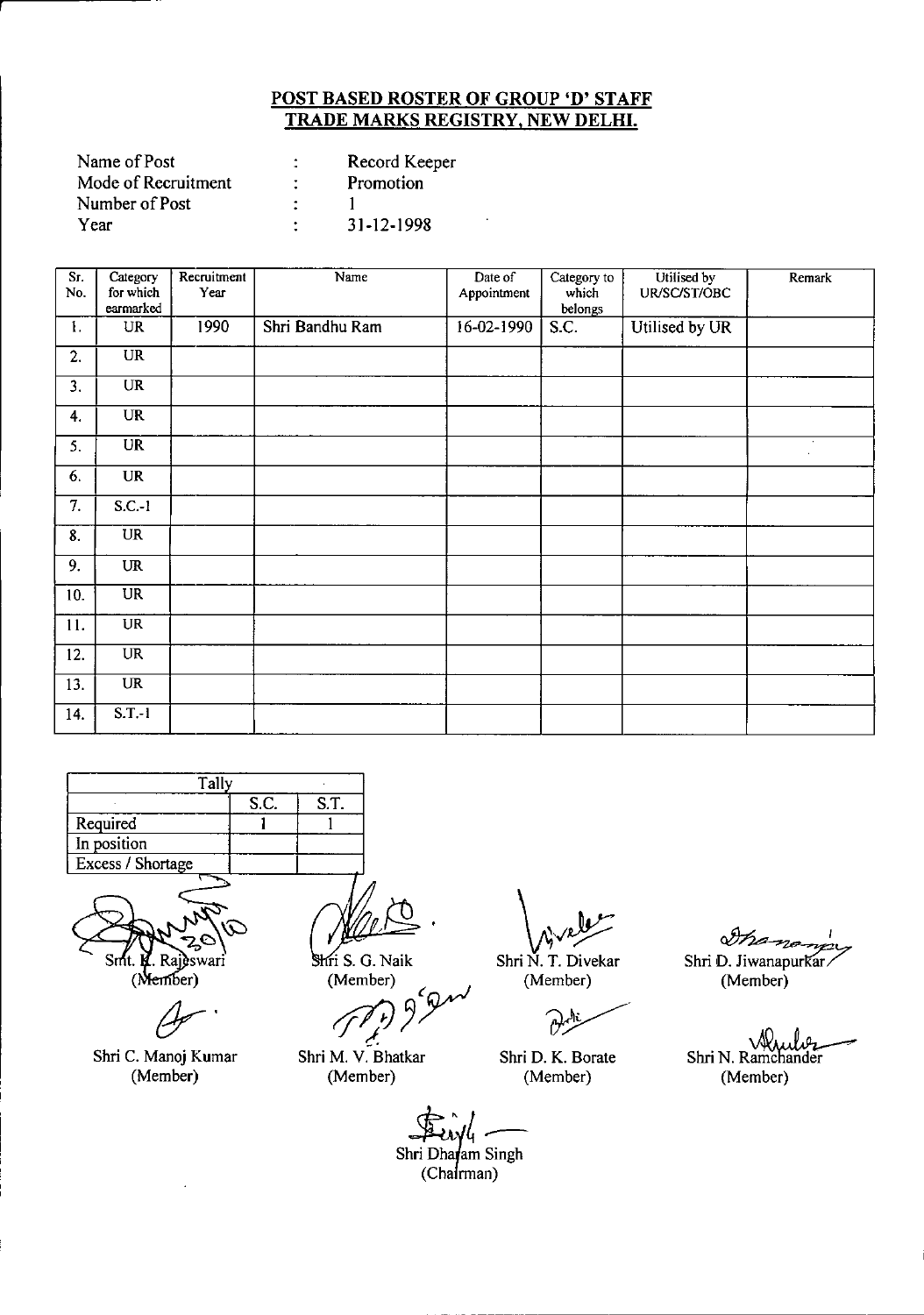| Name of Post        | Record Keeper |
|---------------------|---------------|
| Mode of Recruitment | Promotion     |
| Number of Post      |               |
| Year                | 31-12-1999    |

| Sr.<br>No.       | Category<br>for which  | Recruitment<br>Year | Name            | Date of<br>Appointment | Category to<br>which | Utilised by<br>UR/SC/ST/OBC | Remark |
|------------------|------------------------|---------------------|-----------------|------------------------|----------------------|-----------------------------|--------|
|                  | earmarked              |                     |                 |                        | belongs              |                             |        |
| 1.               | <b>UR</b>              | 1990                | Shri Bandhu Ram | $16-02-1990$           | $\overline{S.C.}$    | Utilised by UR              |        |
| $\overline{2}$ . | <b>UR</b>              |                     |                 |                        |                      |                             |        |
| 3.               | <b>UR</b>              |                     | $\bullet$       |                        |                      |                             |        |
| 4.               | <b>UR</b>              |                     |                 |                        |                      |                             |        |
| 5.               | <b>UR</b>              |                     |                 |                        |                      |                             |        |
| 6.               | <b>UR</b>              |                     |                 |                        |                      |                             |        |
| 7.               | $S.C.-1$               |                     |                 |                        |                      |                             |        |
| 8.               | $\overline{UR}$        |                     |                 |                        |                      |                             |        |
| 9.               | $_{\rm UR}$            |                     |                 |                        |                      |                             |        |
| 10.              | <b>UR</b>              |                     |                 |                        |                      |                             |        |
| 11.              | <b>UR</b>              |                     |                 |                        |                      |                             |        |
| 12.              | $\overline{\text{UR}}$ |                     |                 |                        |                      |                             |        |
| 13.              | <b>UR</b>              |                     |                 |                        |                      |                             |        |
| 14.              | $S.T.-1$               |                     |                 |                        |                      |                             |        |





*Jr'*

Shri C. Manoj Kumar (Member)

 $\mathbb{Z}$  $\overline{\text{Shri S. G. Naik}}$ 

(Member) *c 0J)Y*

Shri M. V. Bhatkar (Member)

 $\sqrt{\lambda/k}$ Shri N. T. Divekar

(Member)

Shri D. K. Borate (Member)

~

Shri D. Jiwanapurkar (Member)

Shri N. Ramchander (Member)

Shri Dharam Singh (Chairman)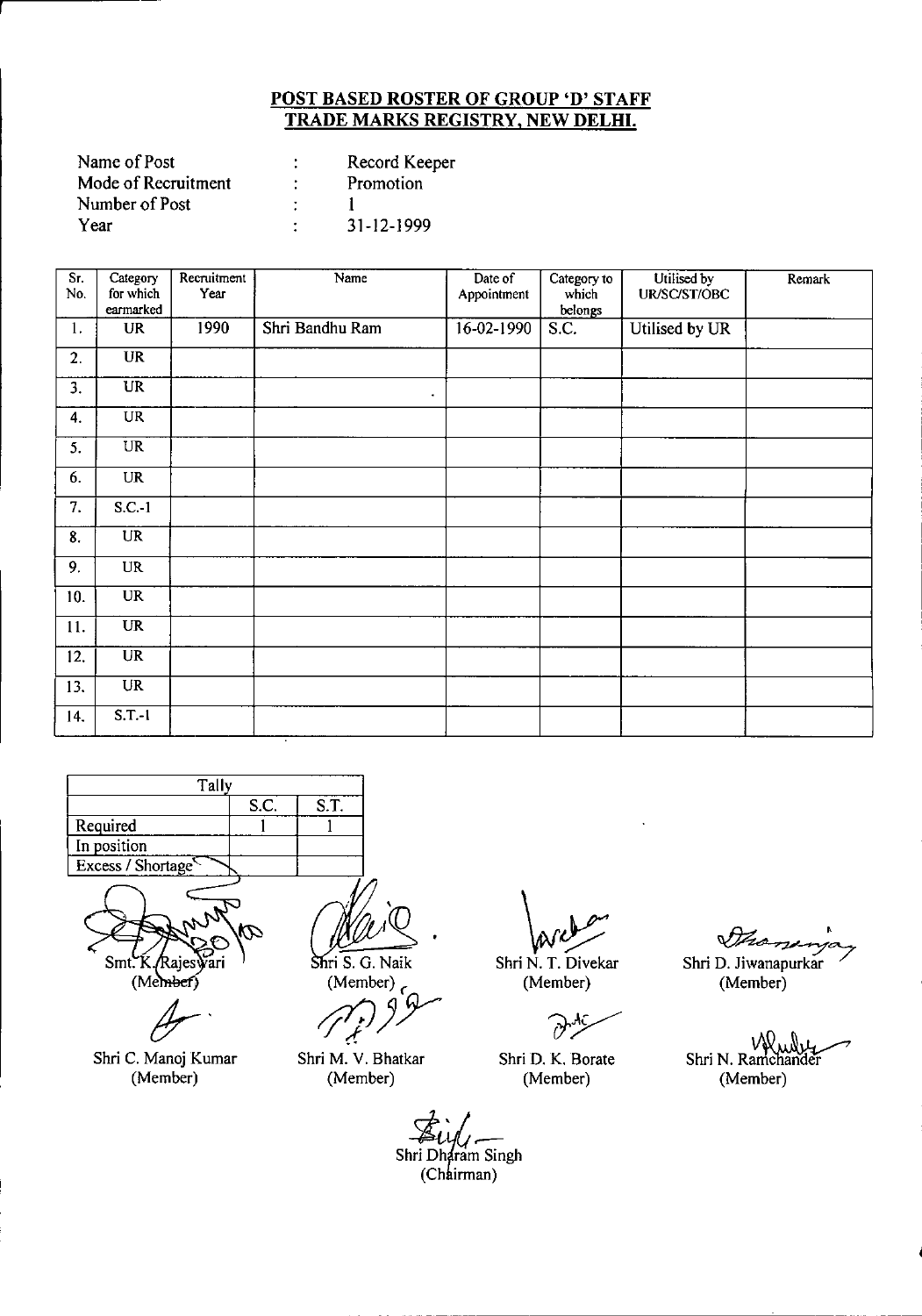| Name of Post        |             | Record Keeper    |
|---------------------|-------------|------------------|
| Mode of Recruitment |             | Promotion        |
| Number of Post      |             |                  |
| Year                | $\bullet$ . | $31 - 12 - 2000$ |

| Sr.<br>No. | Category<br>for which  | Recruitment<br>Year | Name            | Date of<br>Appointment | Category to<br>which | Utilised by<br>UR/SC/ST/OBC | Remark |
|------------|------------------------|---------------------|-----------------|------------------------|----------------------|-----------------------------|--------|
|            | earmarked              |                     |                 |                        | belongs              |                             |        |
| 1.         | <b>UR</b>              | 1990                | Shri Bandhu Ram | 16-02-1990             | S.C.                 | Utilised by UR              |        |
| 2.         | <b>UR</b>              |                     |                 |                        |                      |                             |        |
| 3.         | <b>UR</b>              |                     |                 |                        |                      |                             |        |
| 4.         | UR                     |                     |                 |                        |                      |                             |        |
| 5.         | <b>UR</b>              |                     |                 |                        |                      |                             |        |
| 6.         | <b>UR</b>              |                     |                 |                        |                      |                             |        |
| 7.         | $S.C.-1$               |                     |                 |                        |                      |                             |        |
| 8.         | $\overline{\text{UR}}$ |                     |                 |                        |                      |                             |        |
| 9.         | <b>UR</b>              |                     |                 |                        |                      |                             |        |
| 10.        | <b>UR</b>              |                     |                 |                        |                      |                             |        |
| 11.        | <b>UR</b>              |                     |                 |                        |                      |                             |        |
| 12.        | <b>UR</b>              |                     | $\blacksquare$  |                        |                      |                             |        |
| 13.        | <b>UR</b>              |                     | $\bullet$       |                        |                      |                             |        |
| 14.        | $S.T.-1$               |                     |                 |                        |                      |                             |        |





 $(M$ ember)

Shri C. Manoj Kumar (Member)

Shri S. G. Naik

(Member)

Shri M. V. Bhatkar (Member)

Shri N. T. Divekar

(Member)

Ù

Shri D. K. Borate (Member)

*aiY~~*

Shri D. Jiwanapurkar (Member)

Shri N. Ramchander (Member)

*~'t~* Shri Dh~am Singh

 $(Chairman)$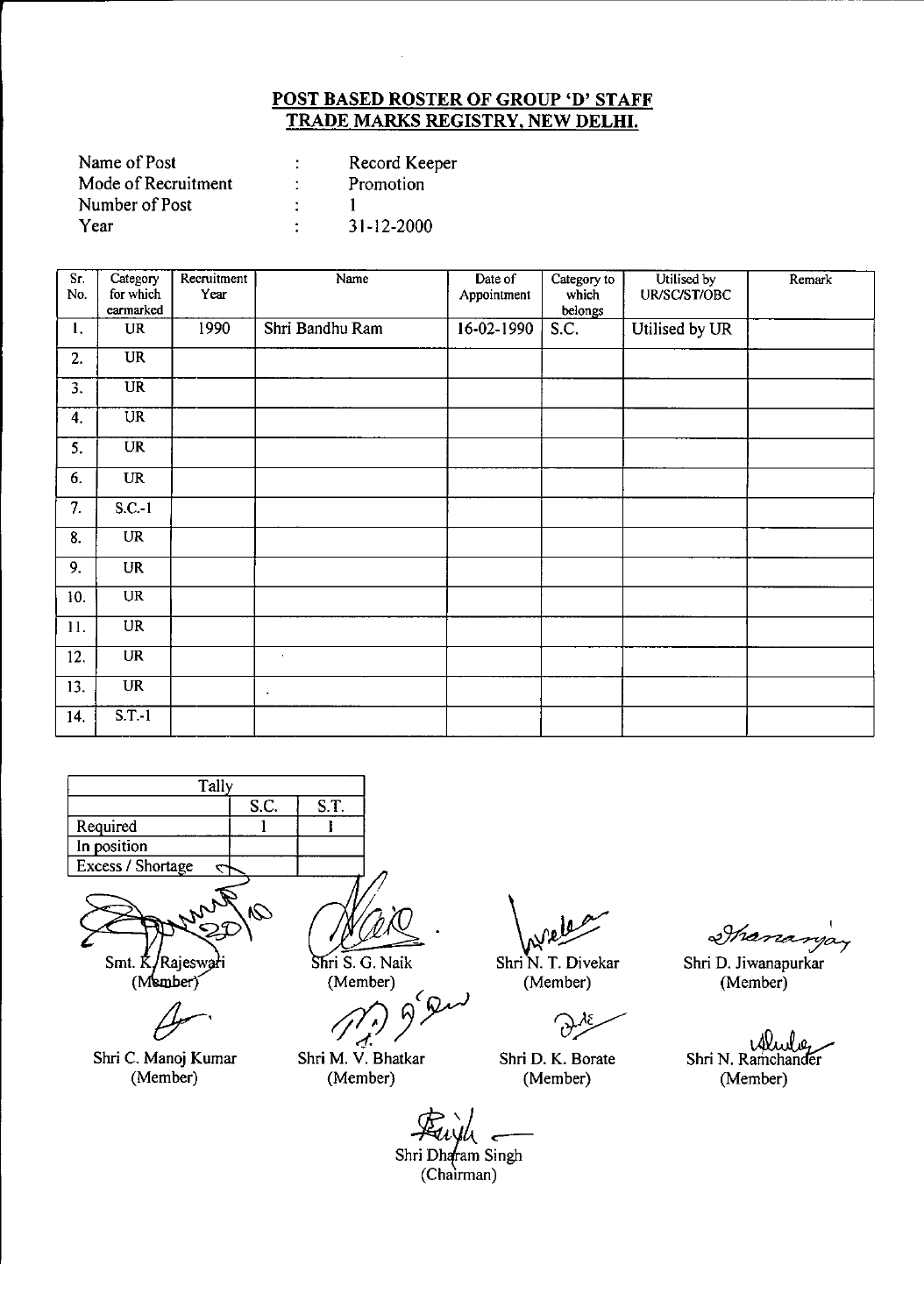| Record Keeper |
|---------------|
| Promotion     |
|               |
| 31-12-2001    |
|               |

| $S_{T}$<br>No.   | Category<br>for which<br>earmarked | Recruitment<br>Year | Name            | Date of<br>Appointment | Category to<br>which<br>belongs | Utilised by<br>UR/SC/ST/OBC | Remark |
|------------------|------------------------------------|---------------------|-----------------|------------------------|---------------------------------|-----------------------------|--------|
| 1.               | <b>UR</b>                          | 1990                | Shri Bandhu Ram | 16-02-1990             | S.C.                            | Utilised by UR              |        |
| 2.               | $\overline{UR}$                    |                     |                 |                        |                                 |                             |        |
| 3.               | $\overline{\text{UR}}$             |                     |                 |                        |                                 |                             |        |
| 4.               | <b>UR</b>                          |                     |                 |                        |                                 | $\sim$                      |        |
| 5.               | $\overline{\text{UR}}$             |                     |                 |                        |                                 |                             |        |
| 6.               | <b>UR</b>                          |                     |                 |                        |                                 |                             |        |
| 7.               | $S.C.-1$                           |                     |                 |                        |                                 |                             |        |
| $\overline{8}$ . | UR                                 |                     |                 |                        |                                 |                             |        |
| 9.               | <b>UR</b>                          |                     |                 |                        |                                 |                             |        |
| 10.              | $\overline{UR}$                    |                     |                 |                        | $\sim$                          |                             |        |
| 11.              | <b>UR</b>                          |                     |                 |                        |                                 |                             |        |
| 12.              | <b>UR</b>                          |                     |                 |                        |                                 |                             |        |
| 13.              | UR                                 |                     |                 |                        |                                 |                             |        |
| 14.              | $S.T.-1$                           |                     |                 |                        |                                 |                             |        |





Shri C. Manoj Kumar (Member)

Shri S. G. Naik (Member)

*01.)* 9 Pm *(f,*

Shri M. V. Bhatkar (Member)

Shri N. T. Divekar (Member)

Shri D. K. Borate (Member)

& Mars

Shri D. Jiwanapurkar (Member)

Shri N. Ramchander (Member)

~ (Ch irman) $\overline{C}$   $\overline{C}$ Shri Dharam Singh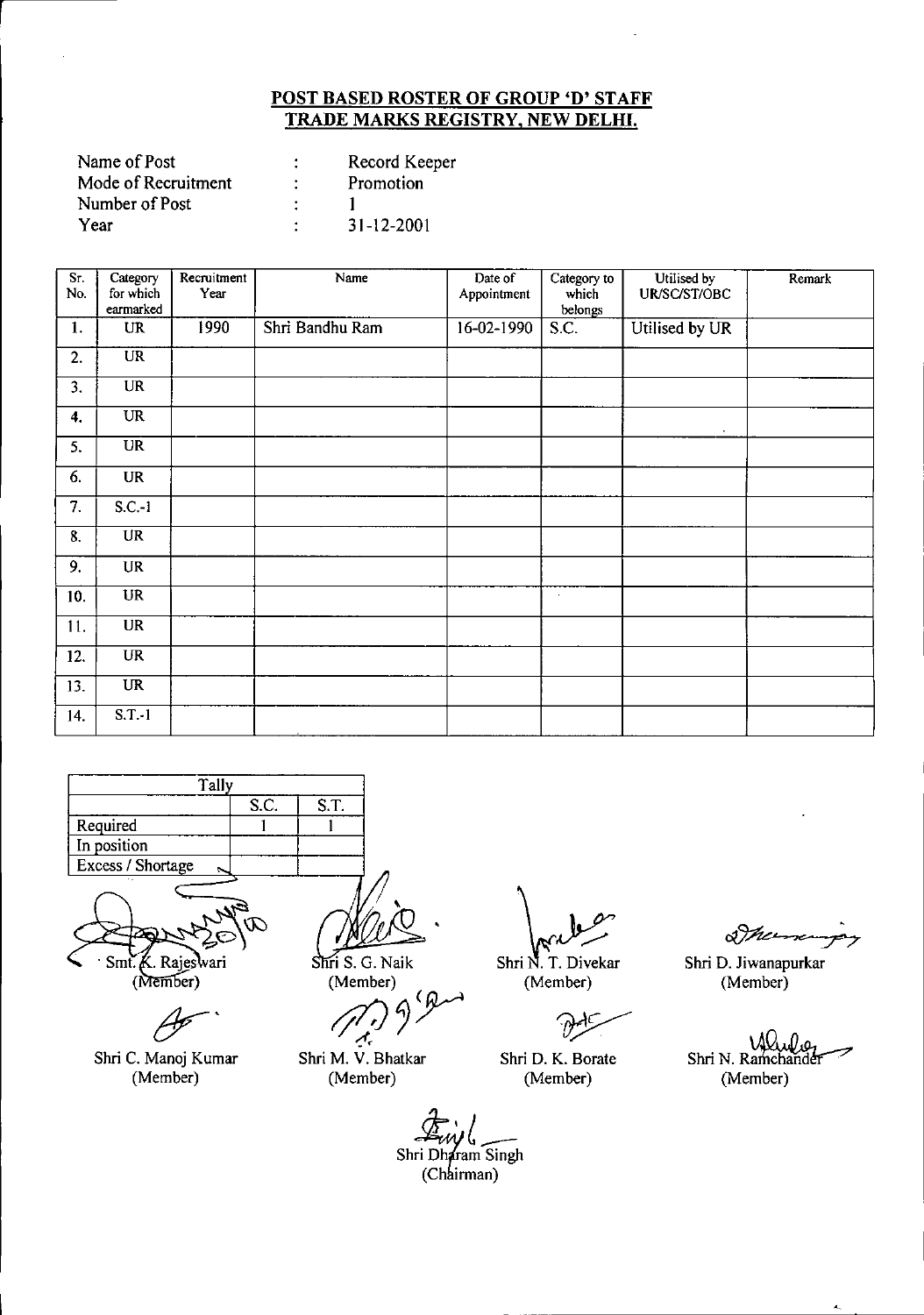|   | Record Keeper    |
|---|------------------|
|   | Promotion        |
|   |                  |
| ٠ | $31 - 12 - 2002$ |
|   |                  |

| Sr.<br>No. | Category<br>for which  | Recruitment<br>Year | Name            | Date of<br>Appointment | Category to<br>which | Utilised by<br>UR/SC/ST/OBC | Remark |
|------------|------------------------|---------------------|-----------------|------------------------|----------------------|-----------------------------|--------|
|            | earmarked              |                     |                 |                        | belongs              |                             |        |
| 1.         | <b>UR</b>              | 1990                | Shri Bandhu Ram | 16-02-1990             | S.C.                 | Utilised by UR              |        |
| 2.         | <b>UR</b>              |                     |                 |                        |                      |                             |        |
| 3.         | <b>UR</b>              |                     |                 |                        |                      |                             |        |
| 4.         | <b>UR</b>              | $\bullet$           |                 |                        |                      |                             |        |
| 5.         | <b>UR</b>              |                     |                 |                        |                      |                             |        |
| 6.         | <b>UR</b>              |                     |                 |                        |                      |                             |        |
| 7.         | $S.C.-1$               |                     |                 |                        |                      |                             |        |
| 8.         | $\overline{UR}$        |                     |                 |                        |                      |                             |        |
| 9.         | <b>UR</b>              |                     |                 |                        | $\cdot$              |                             |        |
| 10.        | <b>UR</b>              |                     |                 |                        |                      |                             |        |
| 11.        | <b>UR</b>              |                     |                 |                        |                      |                             |        |
| 12.        | <b>UR</b>              |                     |                 |                        |                      |                             |        |
| 13.        | $\overline{\text{UR}}$ |                     |                 |                        |                      |                             |        |
| 14.        | S.T.1                  |                     |                 |                        |                      |                             |        |





Shri C. Manoj Kumar (Member)

Shri S. G. Naik

(Member) Member)<br>(1) 9 Du<sup>1</sup><br>W.W. N. N.

Shri M. V. Bhatkar (Member)

Shri<sup>14</sup>. T. Divekar

(Member)

Shri D. K. Borate (Member)

 $\frac{1}{2}$  Shri D. Jiwanapurkar

(Member)

Shri N. Ramchander (Member)

Shri Dhafam Singh (Chairman)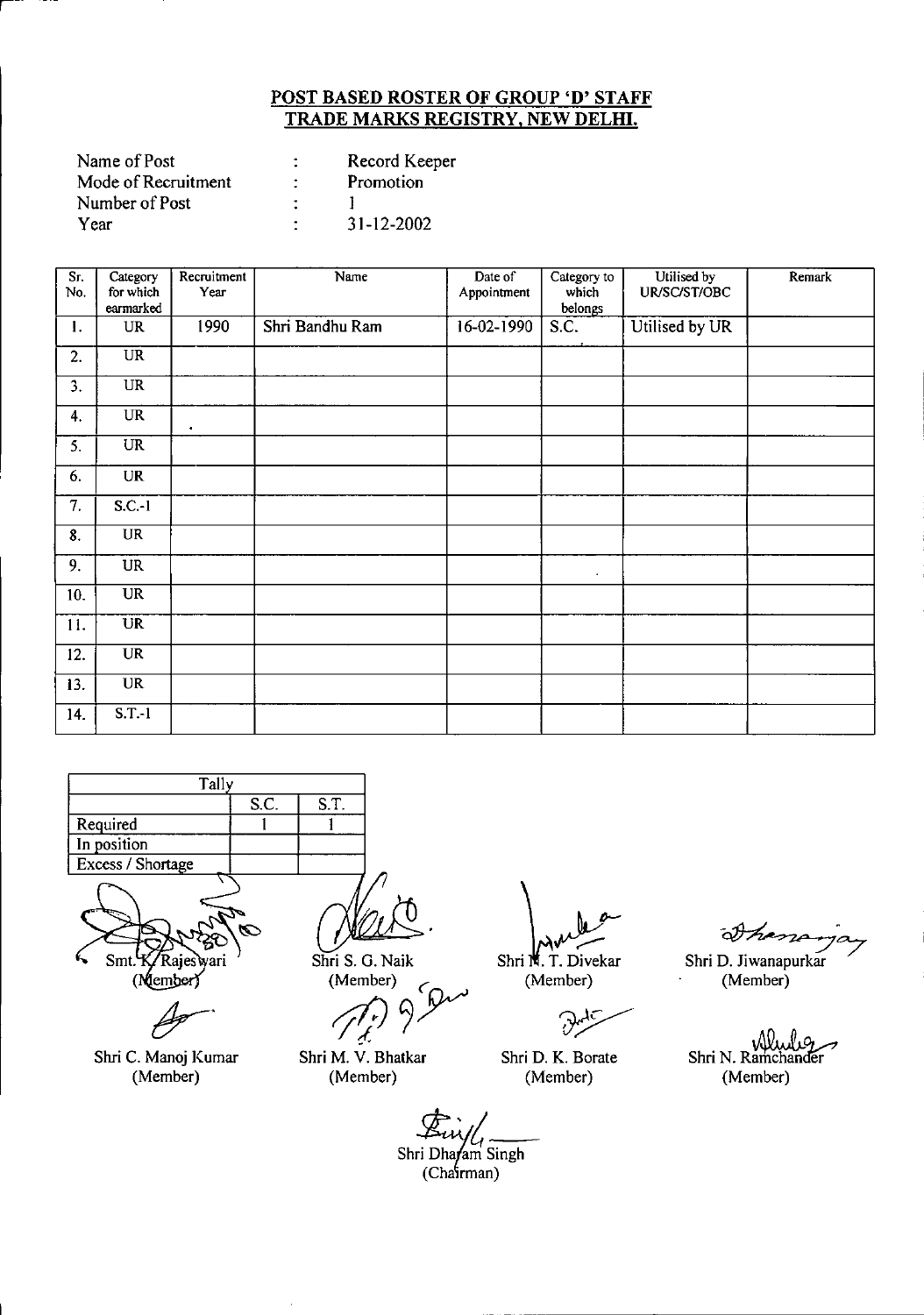| Name of Post        | Record Keeper |
|---------------------|---------------|
| Mode of Recruitment | Promotion     |
| Number of Post      |               |
| Year                | 31-12-2003    |

| Sr.<br>No.                | Category<br>for which | Recruitment<br>Year | Name            | Date of<br>Appointment | Category to<br>which | Utilised by<br>UR/SC/ST/OBC | Remark |
|---------------------------|-----------------------|---------------------|-----------------|------------------------|----------------------|-----------------------------|--------|
|                           | earmarked             |                     |                 |                        | <b>belongs</b>       |                             |        |
| 1.                        | UR                    | 1990                | Shri Bandhu Ram | 16-02-1990             | $\overline{S.C.}$    | Utilised by UR              |        |
| 2.                        | <b>UR</b>             |                     |                 |                        |                      |                             |        |
| 3.                        | <b>UR</b>             |                     |                 |                        |                      |                             |        |
| 4.                        | <b>UR</b>             |                     |                 |                        |                      |                             |        |
| 5.                        | <b>UR</b>             |                     |                 |                        |                      |                             |        |
| 6.                        | <b>UR</b>             |                     |                 |                        |                      |                             |        |
| 7.                        | $S.C.-1$              | $\cdot$             |                 |                        |                      |                             |        |
| $\overline{\mathbf{8}}$ . | <b>UR</b>             |                     |                 |                        |                      |                             |        |
| 9.                        | <b>UR</b>             |                     |                 |                        |                      |                             |        |
| 10.                       | <b>UR</b>             |                     |                 |                        |                      |                             |        |
| 11.                       | <b>UR</b>             |                     |                 |                        |                      |                             |        |
| 12.                       | <b>UR</b>             |                     |                 |                        |                      |                             |        |
| 13.                       | <b>UR</b>             |                     |                 |                        |                      |                             |        |
| 14.                       | $S.T.-1$              |                     |                 |                        |                      |                             |        |





~.

Shri C. Manoj Kumar (Member)

hri S. G. Naik (Member)

*/f7jJpY*

Shri M. V. Bhatkar (Member)

Shri K. T. Divekar (Member)

Shri D. K. Borate (Member)

Arena  $\rightarrow$ 

Shri D. Jiwanapurkar (Member)

Shri N. Ramchander (Member)

*~:i \_*

Shri Dhafam Singh (Chairman)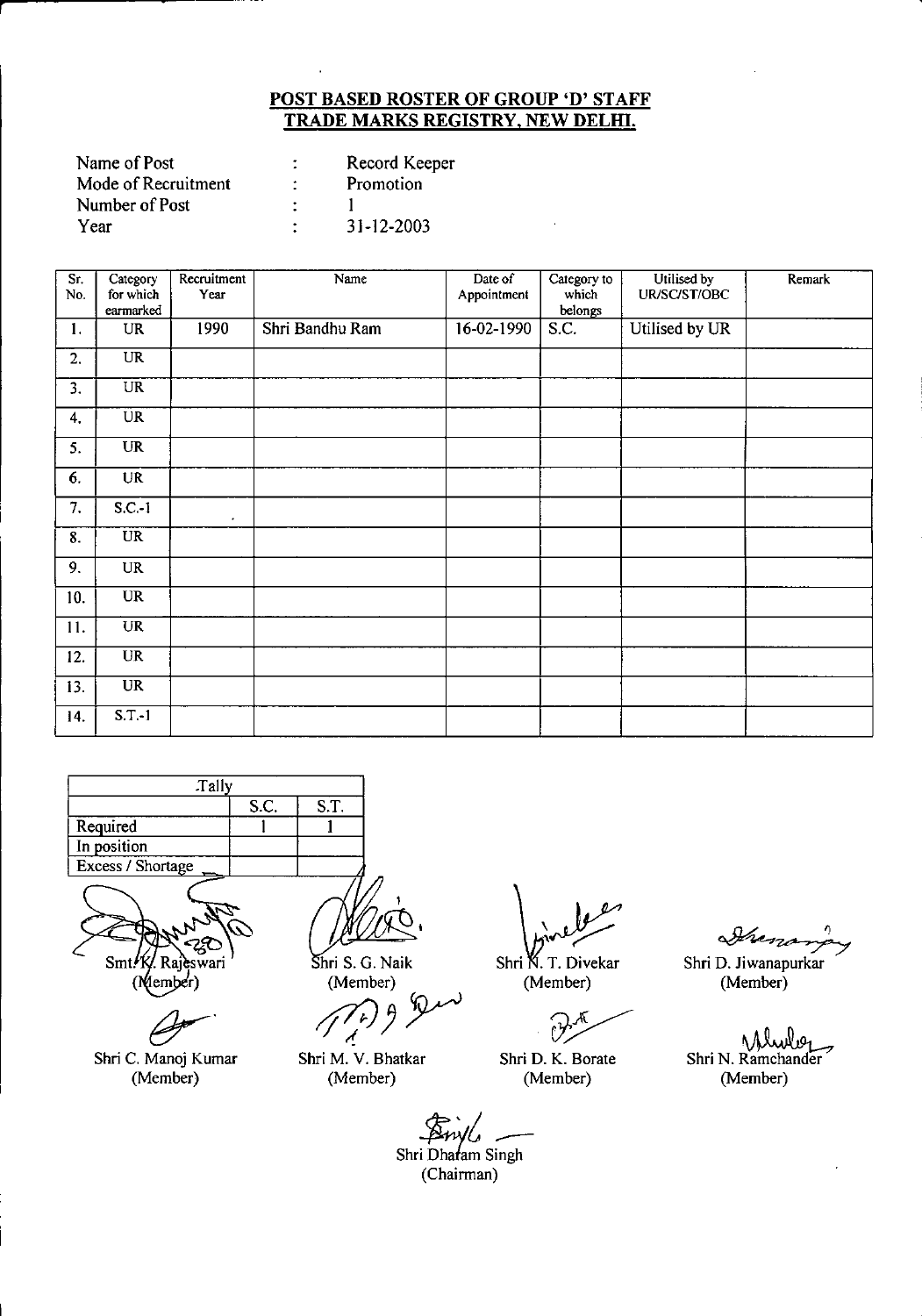| Record Keeper |
|---------------|
| Promotion     |
|               |
| 31-12-2004    |
|               |

| Sr.<br>No. | Category<br>for which  | Recruitment<br>Year | Name            | Date of<br>Appointment | Category to<br>which | Utilised by<br>UR/SC/ST/OBC | Remark |
|------------|------------------------|---------------------|-----------------|------------------------|----------------------|-----------------------------|--------|
|            | earmarked              |                     |                 |                        | belongs              |                             |        |
| 1.         | <b>UR</b>              | 1990                | Shri Bandhu Ram | 16-02-1990             | $\overline{S.C.}$    | Utilised by UR              |        |
| 2.         | <b>UR</b>              |                     |                 |                        |                      |                             |        |
| 3.         | <b>UR</b>              |                     |                 |                        |                      |                             |        |
| 4.         | <b>UR</b>              |                     |                 |                        |                      |                             |        |
| 5.         | UR                     |                     |                 |                        | $\sim$               |                             |        |
| 6.         | <b>UR</b>              |                     |                 |                        |                      |                             |        |
| 7.         | $S.C.-1$               |                     |                 |                        |                      |                             |        |
| 8.         | <b>UR</b>              |                     |                 |                        |                      |                             |        |
| 9.         | <b>UR</b>              |                     |                 |                        |                      |                             |        |
| 10.        | <b>UR</b>              |                     | $\sim$          |                        |                      |                             |        |
| 11.        | <b>UR</b>              |                     |                 |                        |                      |                             |        |
| 12.        | $\overline{\text{UR}}$ |                     |                 |                        |                      |                             |        |
| 13.        | $\overline{\text{UR}}$ |                     |                 |                        |                      |                             |        |
| 14.        | $S.T.-1$               |                     |                 |                        |                      |                             |        |





(Member)

*6r'*

Shri C. Manoj Kumar (Member)

Shri S. G. Naik (Member)

*S. G. Naik*<br>Member)<br> *((r)* 9 P

Shri M. V. Bhatkar (Member)

Shri N. T. Divekar Shri D. Jiv<br>Shri N. T. Divekar Shri D. Jiv<br>(Member) (Mem

(Member)

Shri D. K. Borate (Member)

z.

Shri D. Jiwanapurkar (Member)

Shri N. Ramchander فبللد (Member)

Ewyl<sub>1</sub><br>Shri Dharam Singh

rı Dharam S<br>(Chairman)